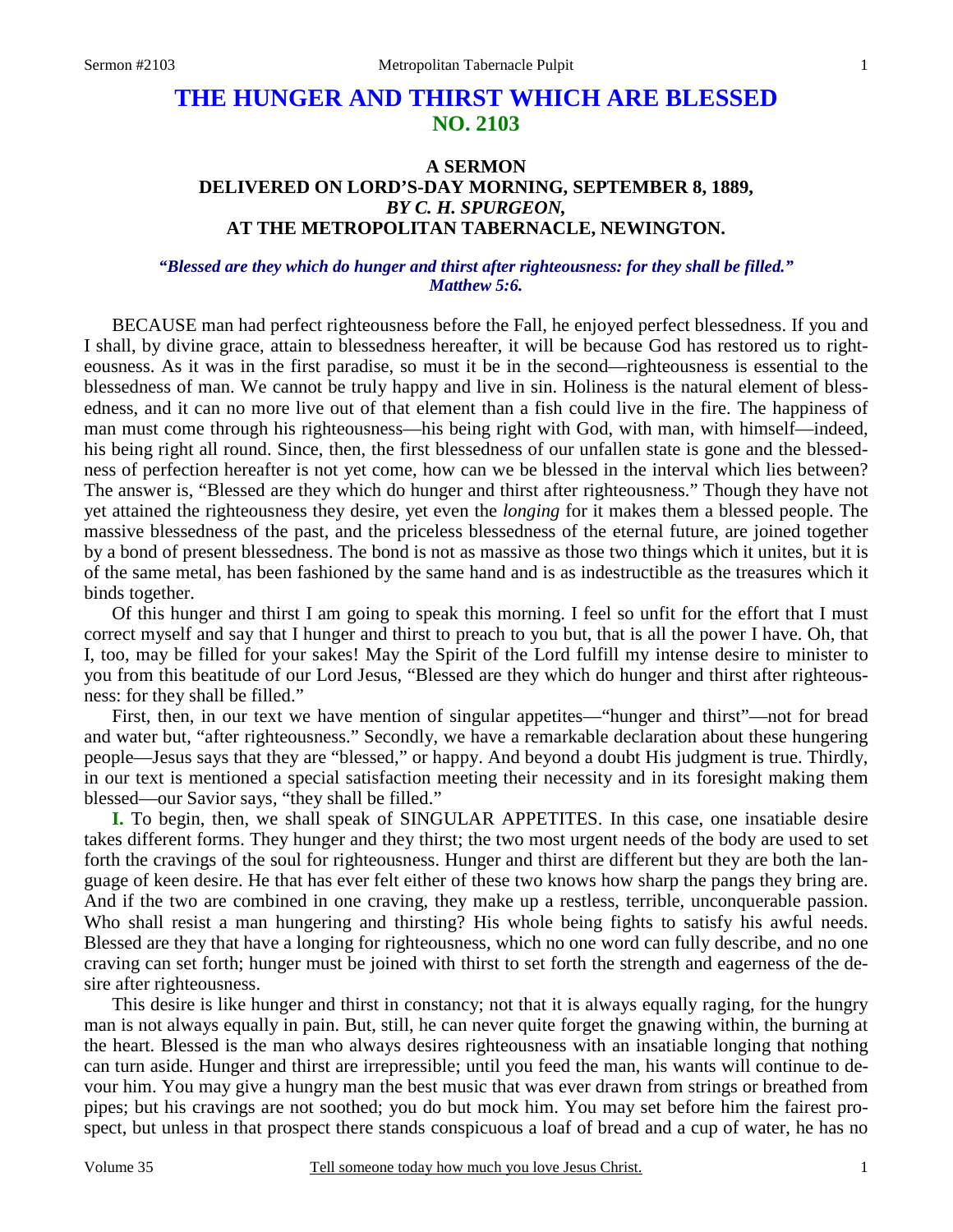heart for flood or field, mountain or forest. They are blessed, says Christ, who, with regard to righteousness, are always seeking it and cannot be satisfied until they find it. The desire toward righteousness, which a and carries it wherever he, himself, goes, for it rules him with its imperative demands. As the horse-leech cries, "Give, give," so does the heart cry after purity, integrity and holiness when once it has learned to hunger and thirst after righteousness!

These appetites are concentrated upon one object; the man hungers and thirsts after *righteousness* and nothing else. Theological works mostly say either that this is imputed righteousness, or implanted righteousness. No doubt these things are meant, but I do not care to insert an adjective where there is none; the text does not say either "imputed" or "implanted"; why need we mend it? It is *righteousness* which the man pants after—righteousness in all its meanings. First, he feels that he is not right with God and the discovery causes him great distress; the Spirit of God shows him that he is all wrong with God, for he has broken the laws which he ought to have kept and he has not paid the homage and love which were justly due. The same Spirit makes him long to get right with God. And, his conscience being aroused, he cannot rest till this is done; this, of course, includes the pardon of his offenses, and the giving to him of a righteousness which will make him acceptable to God; he eagerly cries to God for this gift. One of the bitterest pangs of his soul's hunger is the dread that this need can never be met. How can man be just with God? It is the peculiar glory of the gospel that it reveals the righteousness of God—the method by which sinners can be put right with God; and this comes with peculiar sweetness to one who is striving and praying, hungering and thirsting after righteousness; when he hears of righteousness by faith in the Lord Jesus Christ, he leaps at it and lays hold upon it, for it exactly meets his needs!

The hunger now takes another form; the pardoned and justified man now desires to be right in his conduct and language and thought; he pines to be righteous in his whole *life*. He would be marked by integrity, kindness, mercifulness, love, and everything else which goes to make up a right condition of things towards his fellow creatures; he ardently desires to be correct in his feelings and conduct towards God—he craves rightly to know, obey, pray, praise, and love his God. He cannot rest till he stands towards God and man as he ought to stand. His longing is not only to be treated as righteous by God, which comes through the atoning blood and righteousness of the Lord Jesus Christ, but that he may be actually righteous before the heart-searching God. Nor will this suffice him; not only must his conduct be right, but he pants to be himself right. He finds within himself irregular desires, and he would have these utterly destroyed. He finds tendencies towards unrighteousness, and although he resists these, and overcomes them, yet the tendencies are abhorrent to him. He finds longings after pleasures that are forbidden; and though he rejects those pleasures with loathing, his trouble is that he should have any inclination towards them at all! He wants to be so renewed that sin shall have no power over him; he has learned that a lustful *look* is adultery, that a covetous *desire* is theft, and that wrongful *anger* is murder, and therefore he craves not only to be free from the look, and the desire, and the passion, but even from the *tendency* in that direction. He longs to have the fountain of his being cleansed; he hungers to, "put on the new man, who after God is created in righteousness and true holiness." He thirsts to be "renewed in knowledge, after the image of Him that created him." He cannot be content till he is himself like Jesus, who is the image of the invisible God, the mirror of righteousness and peace.

But, mark you, if the man should even attain to this, his hunger and thirst would only take another direction; the godly man hungers and thirsts to see righteousness in others. At times, when he sees the conduct of those around him, he cries, "My soul is among lions; and I lie even among them that are set on fire." The more holy he becomes, the more sin vexes his righteous soul, and he cries, "Woe is me, that I sojourn in Meshech, that I dwell in the tents of Kedar!" He often wishes that he had "wings like a dove," that he might "fly away and be at rest." Like Cowper, he cries—

*"Oh, for a lodge in some vast wilderness, Some boundless contiguity of shade, Where rumor of oppression and deceit, Of unsuccessful or successful war, Might never reach me more!"* 

He hungers for godly company—he thirsts to see the unholy made holy; and therefore he cries in his daily prayer, "Your kingdom come. Your will be done in earth, as it is in heaven." With hunger and thirst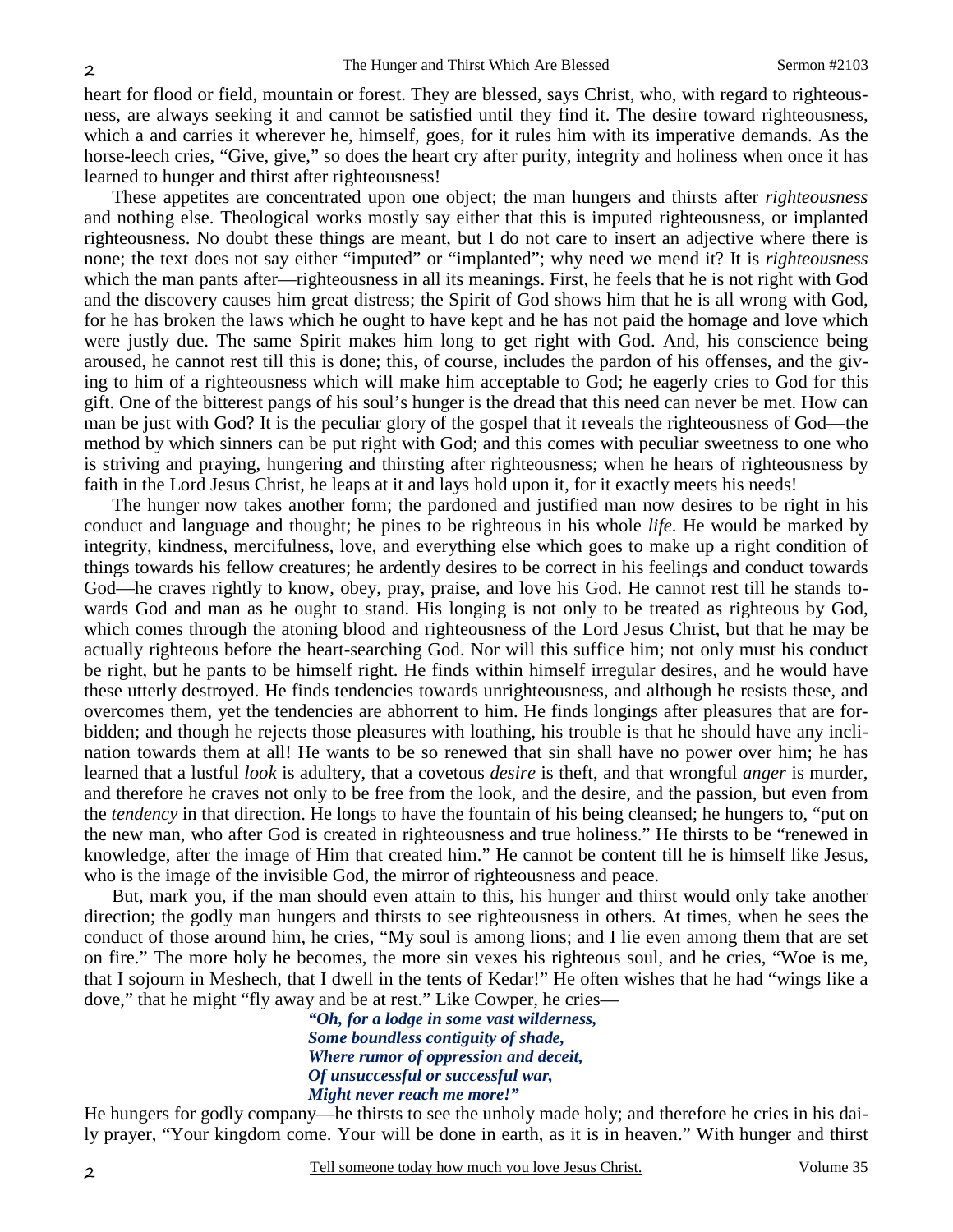he cries, "Lord, end the reign of sin! Lord, cast down idols! Lord, chase error from the earth! Lord, turn men from lust and avarice, and cruelty and drunkenness." He would live for righteousness and die for righteousness. The zeal of it consumes him!

Brothers and sisters, I hope you have been able to follow, by your own knowledge, the various movements of this absorbing passion for righteousness, which I have thus feebly sketched for you.

Note well that these concentrated appetites are very discriminating. The man does not long for twenty things but only for *one* thing, and for that one thing by itself. The hunger and the thirst are "after righteousness." The man does not hunger for wealth; he would rather be poor and be righteous, than be rich through evil. He does not hunger after health; though he would wish to have that great blessing, yet he would rather be sick and have righteousness, than enjoy good health and be unrighteous. He does not even set before himself, as his great objective, the *rewards* of righteousness; these are very desirable; the respect of one's fellows, peace of mind and communion with God, are by no means little things; but he does not make these the chief objects of his desire, for he knows that they will be added to him if in the first place he seeks after righteousness itself. If there were no heaven, the godly man would wish to be righteous; if there were no hell, he would dread unrighteousness. His hunger and thirst are after honesty, purity, rectitude, and holiness; he hungers and he thirsts to be what God would have him to be! Always distinguish between seeking heaven and seeking God, between shunning hell and shunning sin; for any hypocrite will desire heaven and dread hell; but only the sincere hunger after righteousness. The thief would shun the prison, but he would like to be once more at his theft; the murderer would escape the gallows, but he would readily enough have his hand on his dagger again. The desire to be happy, the wish to be at ease in conscience—these are poor things. The true and noble hunger of the soul is the desire to be right for righteousness' sake! Oh, to be holy, whether that should mean joy or sorrow! Oh, to be pure in heart, whether that would bring me honor or contempt! This—this is the blessed thirst.

Now, where there is this hunger and thirst, these will work in their own way. Hunger and thirst are not the bed-makers of the house of manhood. No, they ring the alarm bells and even shake the foundations of the house. The starving man cannot bear himself. Ultimately, his terrible needs may reduce him to a passive condition by the way of faintness and insensibility. But while sense remains in the man, hunger and thirst are fierce forces, which nerve him to the most intense endeavors. When a prisoner was set at the prison gate to plead for the poor debtors, in the old time, he did plead; reduced to a skeleton, he rattled the box in the ears of persons passing by, and cried most piteously that they would give something to the poor debtors who were starving inside. How a hungry man looks at you! His very look is a piercing prayer. A man that hungers and thirsts after righteousness, pleads with God with his whole soul. There is no sham prayer about him; the man that is hungry and thirsty after righteousness is the wrestling man; this also makes him the active man; for hunger will break through stone walls; he will do anything for food. The worst of it is that he often attempts foolish things—he tries to stay his hunger with that which is not bread, and spends his labor upon that which satisfies not. Still, this only proves how energetic are these appetites, and how they call out every power of manhood when they are set upon righteousness.

Beloved, these are by no means common. Multitudes of people in the world never hunger and thirst after righteousness. Some of you would like to be saved, but you can do very well if you are not. A man that is hungry and thirsty will never say, "I should like a meal, but I can do very well without it." And you do not hunger and thirst if you can rest without the blessing you profess to value. If you hunger and thirst after righteousness, you want it at once; these cravings will not bear delay; they clamor for immediate supplies. The hungry man's tense is the present. Oh, how many there are who, by their delay and by their carelessness, prove that they never hunger and thirst after righteousness! I see also others who are righteous already. They are as good as they want to be. Hear the man talk—"I do not make any profession of religion, but I am a great deal better than many that do." Oh, yes, I know you, sir. And the Virgin Mary knew you, for she said in her song, "He has filled the hungry with good things, and the rich he has sent empty away." You will one day be emptied, but you will never be filled! Why should you be? You are so blown up with wind that there is no room for the heavenly substance within your heart.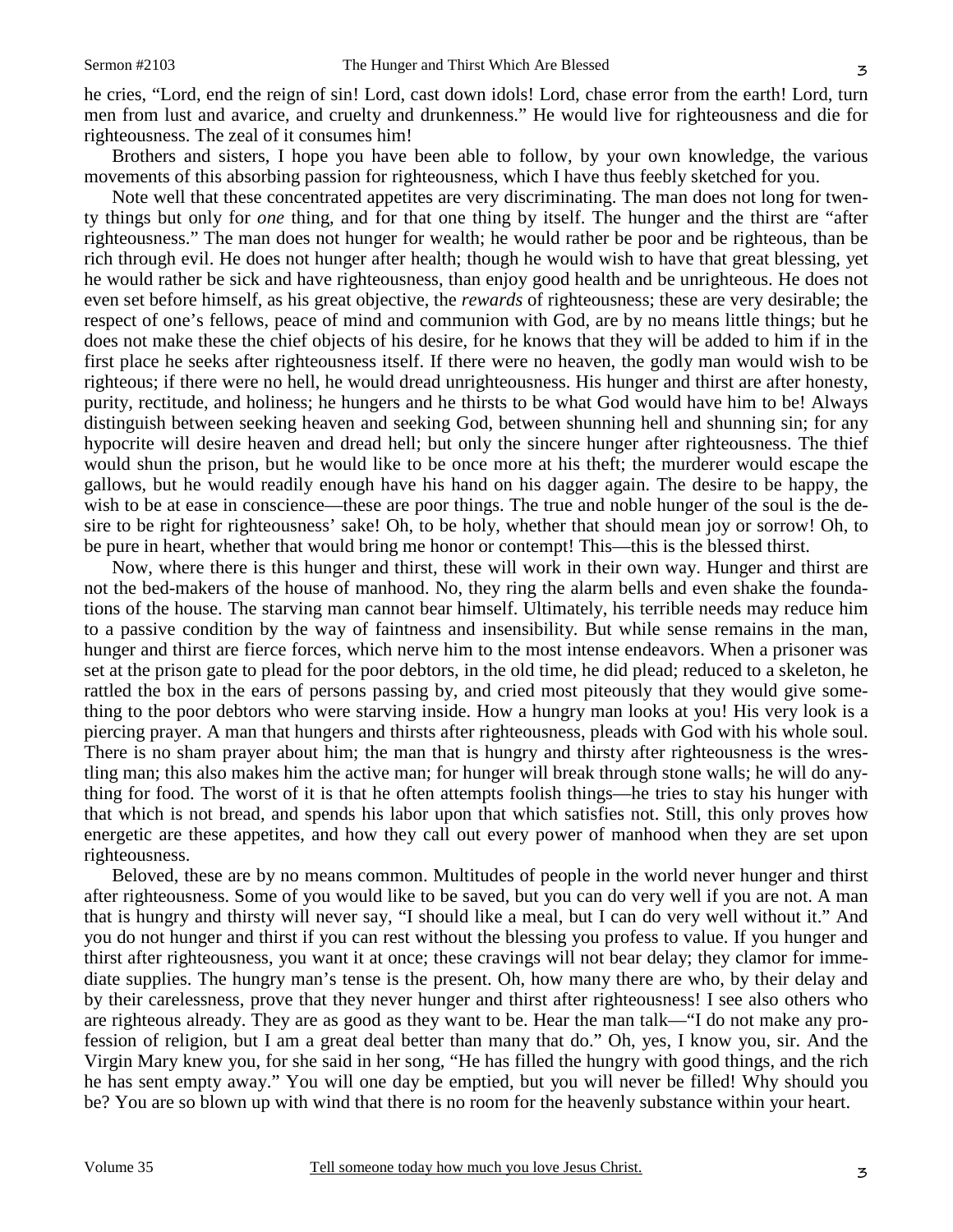Many refuse the Lord Jesus Christ, who is the bread of heaven. No man can be said to be hungry if he refuses wholesome food; when your child sits down at the table and says that he does not want any dinner, he is evidently not hungry. They that put Christ away, and will not have His atonement and His sanctification, are not hungry after righteousness. Many criticize the little things of the gospel, the insignificant matters about the minister's voice and tone and appearance. When a man sits down to dinner and begins to notice that one of the dishes is chipped, and one of the roses in the center has an insect on it, and the saltshaker is not in the right position to half an inch, and the parsley is not nicely arranged around the cold meat, that fellow is not hungry! Try a poor dockyard laborer, or, better still, his wife and children, and they will eat meat without mustard and bread without butter. The hungry man will eat fat as well as lean, I guarantee you. Preaching would not so often be submitted to silly remarks if men were really hungry after the truth of God. "Give me a knife and a chance," says the man who is hungry. "Give me the gospel," says the anxious inquirer, "and I care nothing for the eloquence." Beloved, I wish you may so hunger and thirst after righteousness, that trifles may be trifles to you, and the essential truth of God be your only care.

But alas, there are some that we are sure do not hunger and thirst after righteousness, for they do not care even to *hear* about it. When your boy stays out in the road at dinnertime, you may be sure that he is not very hungry. The dinner bell is a very prevailing reasoner when it finds its arguments within the listener; as soon as there is notification that food is to be had, the hungry man hastens to the table. I would to God we had more spiritually hungry people to preach to. He would be a blessed preacher who preached to them, for he would be preaching to a blessed people. "Blessed are they which do hunger and thirst after righteousness: for they shall be filled."

**II.** I have very feebly given you the description of the character, and now I come to notice the RE-MARKABLE DECLARATION of our Lord. He says, "Blessed are they which do hunger and thirst after righteousness."

This is a paradox. It does not seem possible that people should be hungry and thirsty. and yet blessed; hunger and thirst brings pain! I know you, my friend, you are here this morning, and you are saying within yourself, "Oh, that I could be right! I am a great sinner; oh, that I were forgiven! Oh, that I could become righteous before God!" Another is saying, "I trust I am forgiven and saved; but I feel a dreadful fear lest I should fall into sin. O wretched man that I am, to have sinful tendencies! Oh, that I could be perfect and altogether delivered from this embodied death which surrounds me in the form of a sinful nature!" Or, perhaps, another friend sitting here is crying, "God has been very gracious to me. But my children, my husband, my brother—they are living in sin and these are my daily burdens. I have come here with a very heavy heart because they know not the Lord." Listen, dear friend, and be encouraged. Whatever form your hunger after righteousness may take, you are a blessed person; albeit that you endure that pain about yourself and others, you are blessed. Hunger and thirst often cause a sinking feeling, and that sinking feeling sometimes turns to a deadly faintness. It may be I am speaking to one who has reached that stage. To him I say, "You are blessed." I hear you sighing, "Oh, that I could be what I want to be! O wretched man that I am! Who shall deliver me from the body of this death? These inward corruptions, these evil imaginations, they will kill me, I cannot bear them! God has taught me to love what is good, and now to will is present with me, but how to perform that which is good, I find not. Even my prayers are interrupted by wandering thoughts, and my tears of repentance have sin mixed with them." Beloved, I understand that faintness and sinking, that groaning and pining. But, nevertheless, you *are* blessed, for the text says it, and it is a very remarkable saying, "Blessed are they which do hunger and thirst after righteousness."

Why are they blessed? Well, first, because Jesus says they are; and if He says it, we do not need any further proof. If, looking round on the crowd, our Lord passes by those who are self-satisfied, and if His eyes light on the men that sigh, and cry, and hunger and thirst after righteousness, and if, with smiling face, He says, "These are the blessed ones," then depend upon it—they are so; for I know that those whom He declares to be blessed must be blessed, indeed! I would rather be one whom Christ counted blessed, than one who was so esteemed by all the world; for the Lord Jesus knows better than men do.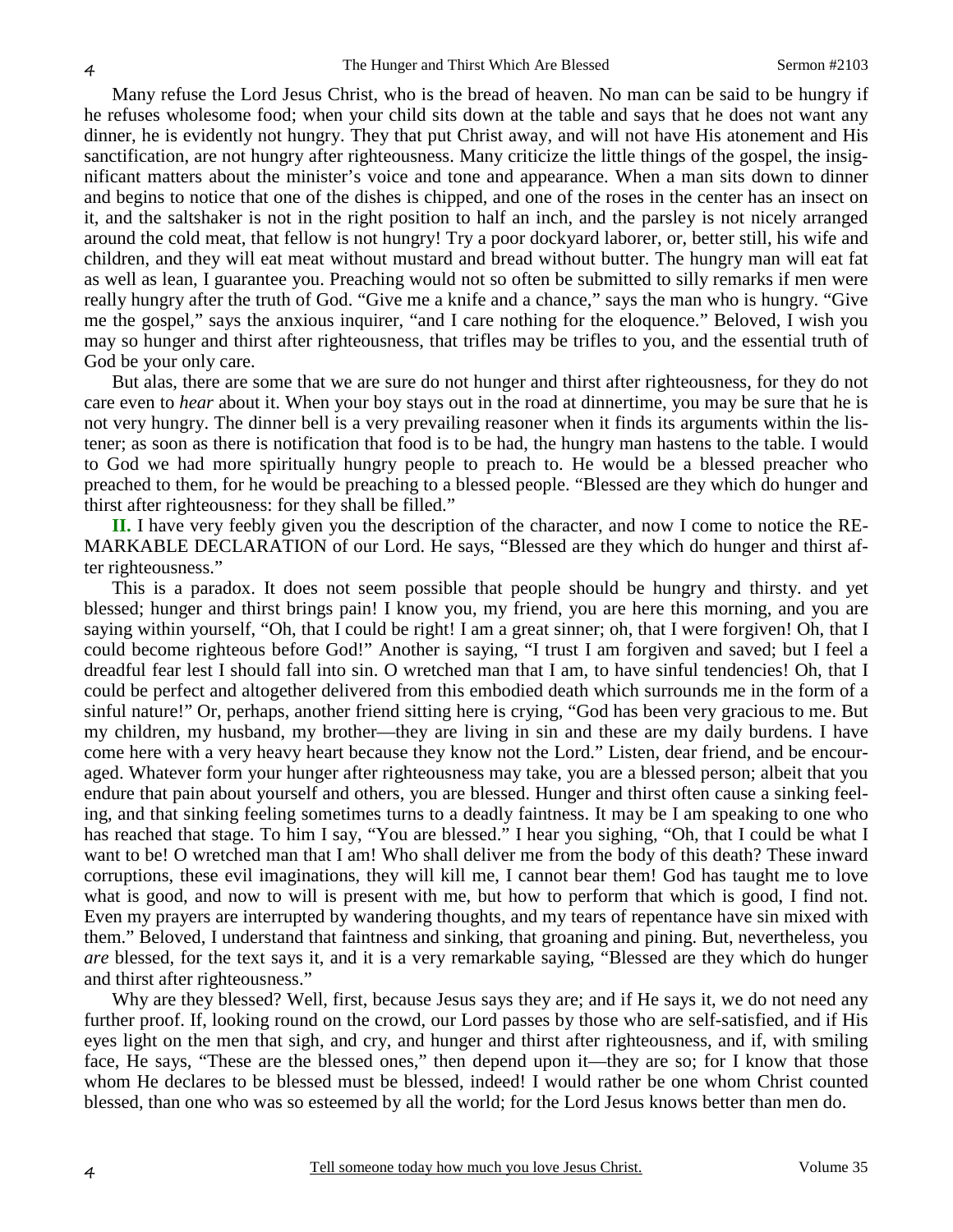The man hungering after righteousness ought to consider himself a happy man, because he has been made to know the right value of things. Before, he set a high value upon worthless pleasure, and he reckoned the dross of the praise of men to be as pure gold; but now he values righteousness, and is not as the child who prizes glass beads more than pearls. He has already obtained some measure of righteousness, for his judgment reckons rightly. He ought to be thankful for being so far enlightened. Once he put bitter for sweet and sweet for bitter—darkness for light and light for darkness. But now the Lord has brought him to know what is good, and what it is that the Lord does require of him; in gaining this right judgment he is a blessed man, and on the way to still greater blessedness!

Observe, further, that not only does he estimate things correctly, but he has a heart towards that which is good and desirable. Once he only cared for earthly comforts; now he hungers and thirsts after righteousness. "Give me a bit of meat in the pot," cries the worldling, "and I will leave your precious righteousness to those who want it." But this man prizes the spiritual above the natural—righteousness is happiness to him; his one cry is, "Give me righteousness." His whole heart is set on it, and this is no mean privilege. He that is filled with the desire of that which God approves, is himself approved; to such a man is given a magnanimity which is of more than royal nature, and for it, he should be grateful to God.

He is blessed because, in the presence of this hunger, many meaner hungers die out. One master passion, like Aaron's rod, swallows up all the rest! He hungers and thirsts after righteousness; and therefore he has done with the craving of lust, the greed of avarice, the passion of hate, and the pining of ambition. We have known sickly men to be overtaken by a disease which has driven out their old complaints—a fresh fire has put out the former ones. So men, under the influence of a craving for righteousness, have found hunger for land, and hunger for gold, and thirst for pride and lust, by God's divine grace, come to an end. The new affections have expelled the old. Even as the Israelites drove the Canaanites into the mountains, or slew them, God alone can give this hungering and thirsting after righteousness; and it is one of its grand qualities that it drives out the groveling and sinful lusting which otherwise would consume our hearts.

These men are blessed by being delivered from many foolish delusions. The delusion is most common that man can get everything that he needs in religion out of himself. Most men are deluded in this way—they think they have a springing well of power within from which they can cleanse and revive and satisfy themselves. Try a hungry man, or a thirsty man with this doctrine, "My dear fellow, you need not be hungry; you can satisfy yourself from yourself." What is his answer? "I have tied a hunger belt around myself to keep down the hunger; but even that I did not find within myself. I am hungry and must have food from outside, or I shall die." He cannot eat his own heart, nor feed upon his own liver it is not possible for him to satisfy his hunger from himself. The common spiritual delusion of men is of same kind; they imagine that they can, by an effort of their own, satisfy conscience, make themselves pure, and produce righteousness of character; still do they dream of bringing a clean thing out of an unclean. Let *spiritual* hunger and thirst come upon them, and they escape from this snare. The man cries, "Self-trust is a refuge of lies, I must be helped from above; I must be saved by divine grace, or I shall remain unrighteous to the end." Spiritual hunger and thirst are wonderful teachers of the doctrines of grace and very speedy dispellers of the illusions of pride.

Once again; these men are blessed because they are already worked upon by the Holy Spirit. Hunger and thirst after righteousness are always the production of the Holy Spirit; it is not natural for man to love the good and the holy. He loves that which is wrong and evil; he loves the trespass or the omission, but strict rectitude before God he does not seek after. When a man is hungry to be true, hungry to be sober, hungry to be pure, hungry to be holy—his hunger is a gift from heaven, and a pledge of the heaven from which it came!

Once more; this man is blessed, for in his hunger and thirst he is in accord with the Lord Jesus Christ. When our Lord was here, He hungered after righteousness, longing to do and suffer His Father's will. His disciples on one occasion went away to the city to buy meat; and He, being left alone, thirsted to bless the poor sinful woman of Samaria, who came to the well to draw water. To her He said, "Give me to drink," not only to commence the conversation, but because He thirsted to make that woman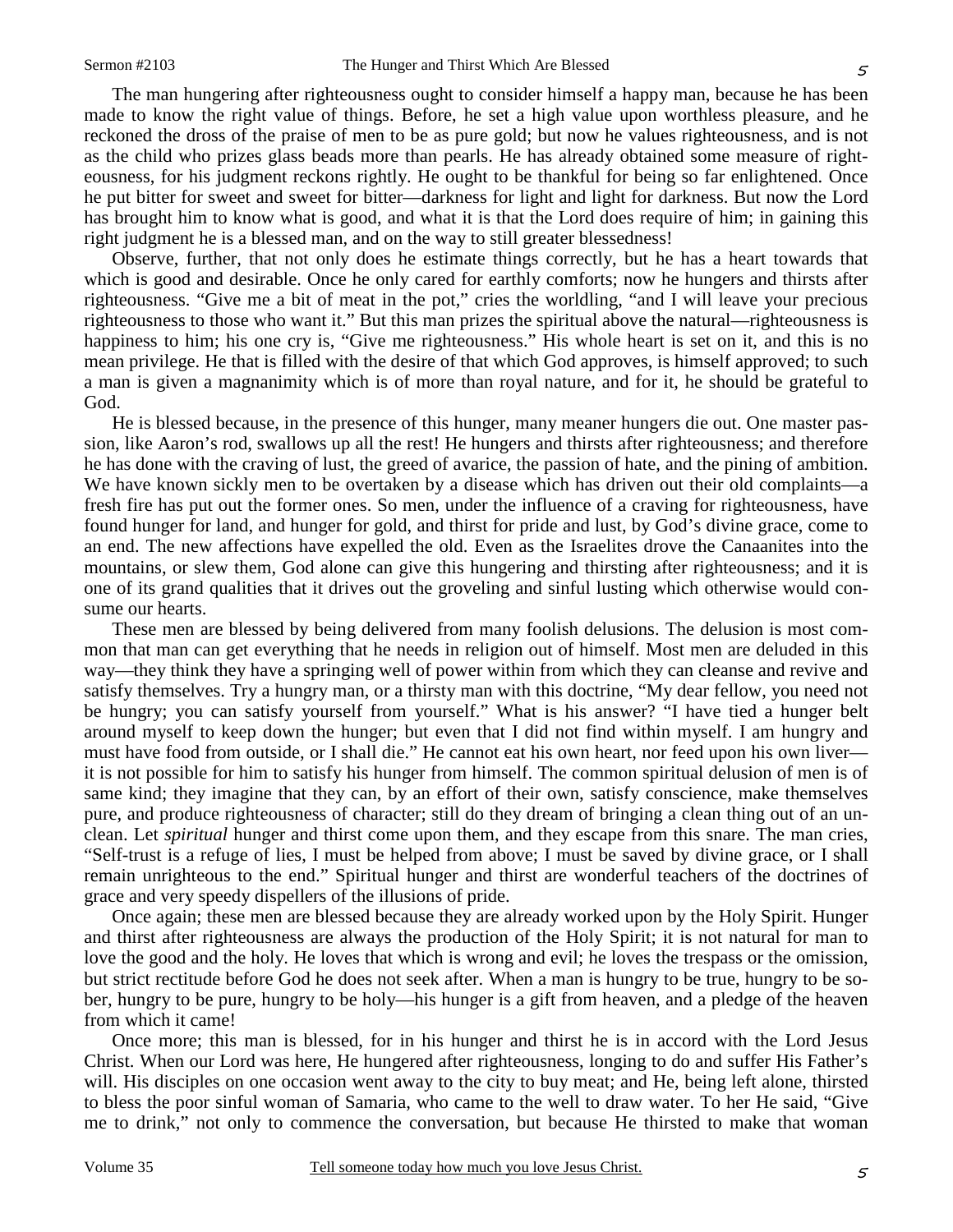righteous. He thirsted to convince her of her sin, and lead her to saving faith. And when He had done so, His desire was gratified. When His disciples came back, though He had not touched a morsel of bread, or a drop of water, He said, "I have meat to eat that you know not of. My meat is to do the will of Him that sent me, and to finish His work." Our Lord, on the cross, said, "I thirst," and that thirst of His lips and of His mouth was but the index of the deeper thirst of His heart and soul that righteousness might reign by His death. He died that the righteousness of God might be vindicated; He lives that the righteousness of God may be proclaimed; He pleads that the righteousness of God may be brought home to sinners; He reigns that this righteousness may chase out of this world the iniquity which now destroys it. When you hunger and thirst after righteousness in any of the shapes I have described, you are in a measure partakers with Christ, and have fellowship with Him in His heart's desire. As He is blessed, so are you, for "Blessed are they which do hunger and thirst after righteousness."

I think I must have astonished some who have been mourning and crying, "Oh, that the Lord would give me to live upon His righteousness, and I would thank Him forever and ever!" Why, *you* are one of the blessed! "Alas," cries one, "I am pining to be delivered from sin; I do not mean from the punishment of it, sir, but from the taint of it; I want to be perfectly pure and holy." Do you? My dear friend, you are numbered among the blessed at this very moment! A great professor at your side in the pew is saying, "Blessed be God, I am perfect already" Well, I am not sure about *that* party's blessedness; that fine bird is not mentioned in my text! But I am sure about yonder soul that hungers and thirsts after righteousness, for the Word of God is clear and plain—"Blessed are they which do hunger and thirst after righteousness."

**III.** And now I close with the best of all, SPECIAL SATISFACTION. "Blessed are they which do hunger and thirst after righteousness: for they shall be filled." This is a singular statement. They are to be blessed while they hunger and thirst. If they become filled, will they still be blessed? Yes, and what is more, they will still hunger and thirst! You say that is strange. Yes, it is. But everything is wonderful in the kingdom of God. Paradoxes, in spiritual things, are as plentiful as blackberries. In fact, if you cannot believe a paradox, you cannot believe in Christ Himself, for he is God and man in one person—and that is a paradoxical mystery. How can one person be infinite and yet finite? How can He be immortal and yet die? Ours is a gospel wherein lies many an orthodox paradox. He that is filled by Christ hungers more than he did before, only the hunger is of another kind, and has no bitterness in it. He that hungers most is the man who is full in the highest sense—

> *"I thirst but not as once I did, The vain delights of earth to share. Your wounds, Immanuel, all forbid That I should seek my pleasures there."*

Lord, when I get what You give me of Your divine grace, then I feel a new craving which seeks after higher things! My soul enlarges by what it feeds upon, and then it cries, "Give me still more." When a man leaves off crying for more, he may doubt whether he has ever received anything at all. Divine grace fills and then enlarges; increase of grace is increase of capacity for grace. Cry still, "Lord, increase my faith, my love, my hope, my every grace! Enlarge my soul, that I may take in more and more of You!"

Now I am going to show you how it is that we can be filled, even now, although still hungry and thirsty. For first, although we hunger and thirst after righteousness, we are more than filled with the righteousness of God. I do believe my God to be perfectly righteous, not only in His nature and essence, in His law and judgment, but also in all His decrees, acts, words, and teachings. I sit down and anxiously peer into the dreadful truth of the eternal perdition of the wicked. But my heart is full of rest when I remember that God is righteous—the Judge of all the earth must do right! I cannot untie the knots of difficulty over which some men stand perplexed, but I know that God is righteous, and there I leave my bewilderments. God will see to it that the right thing is done in every case and forevermore. Moreover, as I see how iniquity abounds in the world, I am right glad that there is no iniquity in the Lord, my God. As I see error in the church, I rest in the fact that no error finds countenance with Him. Wrongdoing seems to be everywhere—certain men would rend away every man's property from him, and the opposite order would grind down the poor in their wages. But this is our anchor—there is a power which makes for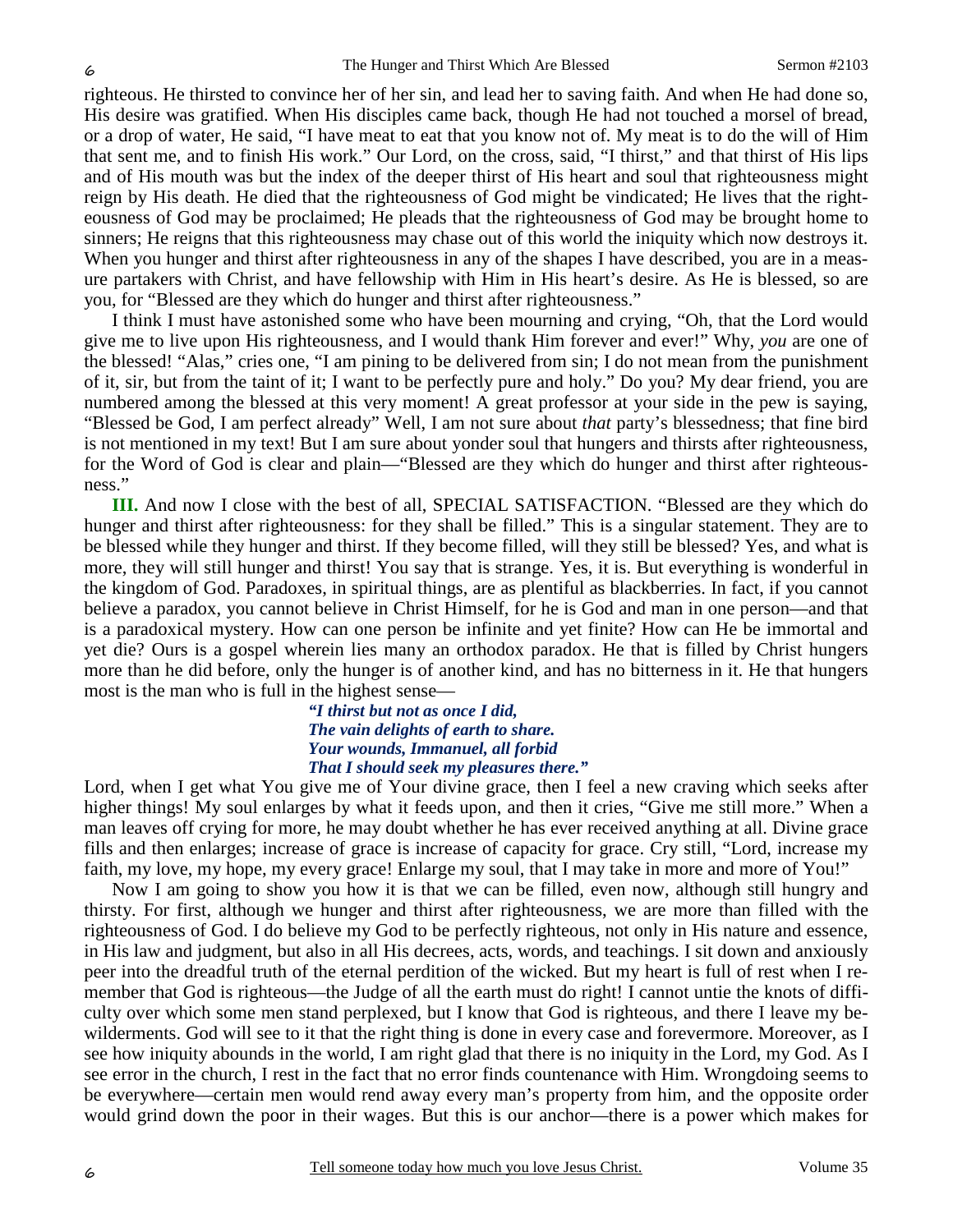righteousness, and that power is God. I am filled with joy as I see righteousness enthroned in God. Do you not know this gladness?

Next, we are also filled with the righteousness of Christ. What if I am sinful; what if I have no righteousness that I dare bring before God. Yet—

#### *"Jesus, Your blood and righteousness Are my beauty; my glorious dress."*

True, I have to cry with the leper, "Unclean, unclean"; and yet, as a believer in the Lord Jesus, I am justified in Him, accepted in Him—and in Him *complete!* God looks on me, not as *I* am, but as Christ is; He sees me through the perfect obedience of the Well-Beloved, and I stand before Him without condemnation, No, with full acceptance and favor! The more you think of the righteousness of Christ, the more it will fill you with grateful satisfaction—for His righteousness is far greater than your unrighteousness. Yet you will be crying all the same, "O Lord, perfect me in Your image, and give me righteousness!" A fullness of divine content, even to running over, will be yours, while you sing, "There is therefore now no condemnation to them which are in Christ Jesus." "Therefore being justified by faith, we have peace with God through our Lord Jesus Christ."

You will be satisfied, first, with the righteous character of God, and next with the plan of divine righteousness revealed in Christ Jesus. Look at the sin of this world and groan over it; what a wicked world it is! Read of wars and oppressions, falsehoods and superstitions. Or, if you prefer, see with your own eyes the slums of East London, or the iniquity of our great folks in West London. And then you will hunger and thirst! But even concerning all this, you will be filled as you think of the atonement of Christ and remember that it is sweeter to God than all the sin of man is nauseous. The sweet savor of His sacrifice has removed from the thrice-holy God the reek of this dunghill world, and He no longer says that it repents Him that He has made man upon the earth. Because of Christ's righteousness, the Lord God bears with guilty man and still waits, that He may be gracious to the earth, and make it anew in Christ Jesus.

Again, they that hunger and thirst after righteousness are filled with the righteousness which the Holy Spirit works in them; I do not say that they are satisfied to remain as they are, but they are very grateful for what they are. I am a sinner but yet I do not love sin—is not this delightful? Though I have to fight daily against corruption, yet I have received an inner life which will fight, and must fight, and will not be conquered. If I have not yet vanquished sin, it is something to be struggling against it. Even now, by faith we claim the victory. "Thanks be to God, which gives us the victory through our Lord Jesus Christ." Have you ever felt as if you were full to the brim, when you knew that you were, "Begotten again unto a lively hope by the resurrection of Jesus Christ from the dead"? Have you not been filled with delight to know that you were no longer what you used to be, but that you were now made a partaker of the divine nature, and elevated into the spiritual sphere, wherein you have fellowship with just men made perfect? Never despise what the Holy Spirit has done for you! Never undervalue divine grace already received; but on the contrary, feel a divine delight, a filling-up of your heart, with what the Lord has already done. Within your soul, perfection lies in embryo—all that you are yet to be is there in the seed. Heaven slumbers in repentance, like an oak within an acorn. Glory be to God for a new heart glory be to God for life from the dead! Here we are filled with thankfulness; and yet we go on hungering and thirsting that the blessing which God has given may be more fully enjoyed in our experience and displayed in our life.

Brethren, I can tell you when again we get filled with righteousness, and that is when we see righteousness increasing among our fellow men. The sight of one poor child converted has filled my heart for a week with joy unspeakable! I have talked frequently—I did last week—with poor people who have been great sinners, and the Lord has made them great saints, and I have been as filled with happiness as a man could be! A dozen conversions have set all the bells of my heart ringing marriage-peals and kept them at it by the month together! It is true that I might have remembered with sadness the multitudes of sinners who are still perishing, and this would have made me go on hungering and thirsting as I do. But still, a score or two of conversions have seemed so rich a blessing that I have been filled with joy even to overflowing! Then have I felt like good old Simeon, when he said, "Lord, now let Your servant depart in peace: for mine eyes have seen Your salvation." Do you not know what this means? Perhaps not, if you